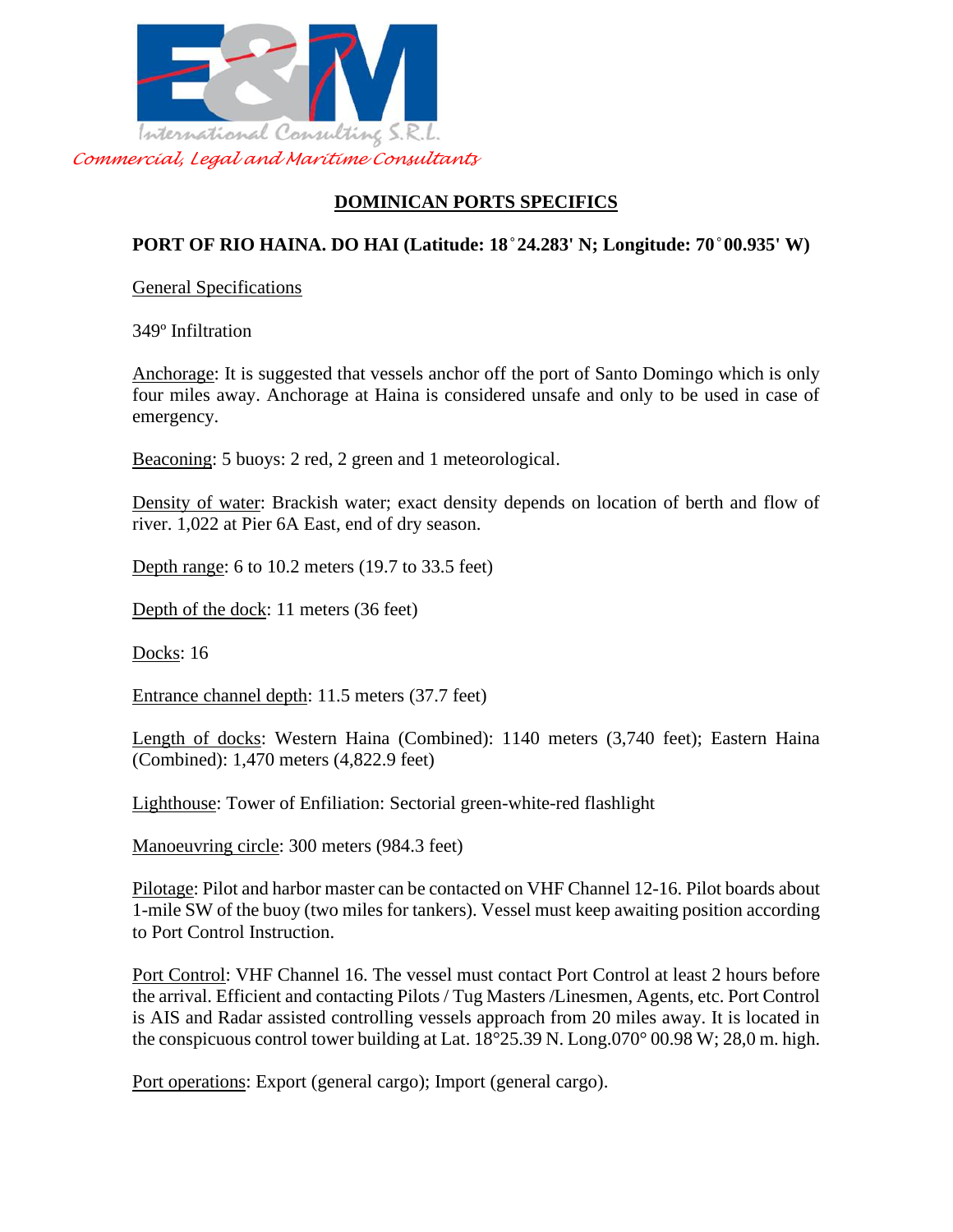

Restrictions: There are no restrictions regarding daily or nighttime hours; other than stormy weather or rough sea.

Tidal variation: 0.5 meters (1.7 feet).

Tugs: At least four tugs are available around the clock and towage is compulsory for ships over 80m LOA. Tugs are between 2000 to 3800 H.P.Bollard Pull 30- 50 Tons.

### **PORT OF ITABO. DO HAI (Latitude: 18° 24.5'N - Longitude: 70° 01.3'W)**

#### General specifications

The Terminal Pier is only used at south side, for ships up to LOA 245 m. (804 ft.). Under Keel Clearance to be kept in 1,5 m while alongside, due to the strong swell. In doubt Pilots to be always consulted.

It consists of four breasting dolphins, two with mooring hooks and two with bollards plus two mooring dolphins with powered capstans. Berthing operations are carried out around the clock, weather permitting.

Pilots will board at Lat. 18°23.500'N; Long. 070°00.900'W. The vessel should be stopped in the water at the Pilot boarding area, ready to take any instruction.

The Terminal is only used to discharge coal to supply the Itabo Power Plant; for this purpose, a moveable hopper and conveyor belt are installed on the pier. This equipment is rated to receive cargo at a maximum unloading rate of 1200 tons per hour from conveyor belt selfunloading ships exclusively.

The Itabo Terminal is inside the "Rio Haina Port Control" system but keeps VHF Channel 6 for the Terminal approaching ships and mooring and Channel 9 during unloading operations. Disembarking Policy: may be allowed with coordination by the Vessels Agent; however, it is mandatory to have prior approval from the Itabo Terminal Manager.

Two tugs are available and compulsory for docking and undocking. Always port side to the pier.

Distance from LWL to Hopper top: 16,50 m.

Distance from ships side to Hopper: 7,00 m.

Maximum vessel size: Self-Discharging Bulk Carrier MIV"CSLARGOSY", IMO#7915412, GT 46409, LOA 244,0 m (800 ft), DWT 74423t draft 12,0 m (39,3 ft) 2009—04-26.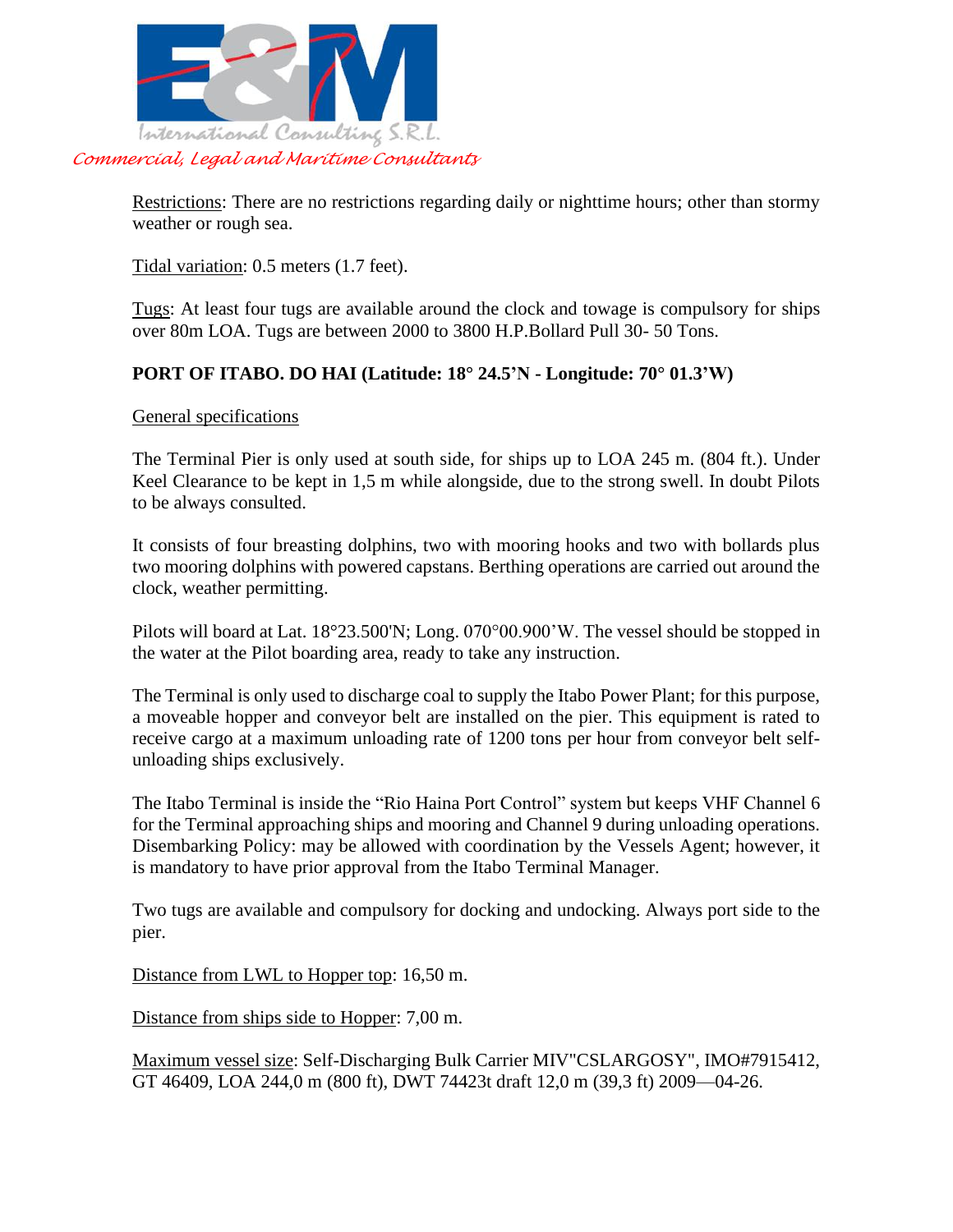

Self-Discharging Bulk Carrier "HON HENRY JACKMAN", IMO# 7926174 GT 46191, LOA 245,0 m (803 ft), DWT 75598t draft 13,5 m (44,2 ft).

Port operations: It is suitable for the discharge of charcoal in bulk, via conveyor belt, and transported to the Itabo power plant complex.

Tidal range and flow: Mean spring range 0,30 m; Mean neap range 0.10 m; South westerly current velocity off berth usually less than 0,2 knots.

### **PORT OF SANTO DOMINGO. DO SDQ (Latitude: 18° 27.631'N - Longitude: 69° 53.405'W)**

General Specifications

- Line up lights: 047°
- Runway beacons: 6 beacon buoys: 2 red, 2 green and 2 yellow markers
- Lighthouse: Yellow and black concrete Period 12 s: Flash 2 s, hiding 10 s Elevation: 135 feet Reach: 12 nautical miles
- Depth of entrance channel: 10 meters (32.8 feet)
- Depth of the dock: 10 meters depth (32.8 feet)
- Docks: 10
- Length of docks: 2,310 meters (combined) (7,578.8 feet)
- Range of depths: 5 to 10 meters  $(16.4 \text{ to } 32.8 \text{ ft})$
- Maneuver circle: 320 meters (149.8 feet)
- Port operations: Export and import of general cargo. Reception of tourist ships.

Anchorage Area: The Deepwater anchorage area is available at the outer port entrance. The Dominican Port Authority will indicate the best position through the local pilot. The anchoring area is 2.5 cables south of the breakwater.

Pilotage: The pilot is compulsory and can be contacted by VHF channels 16 or 12, terminal assistance is also available. Pilot boarding position is approximately 1 mile south of the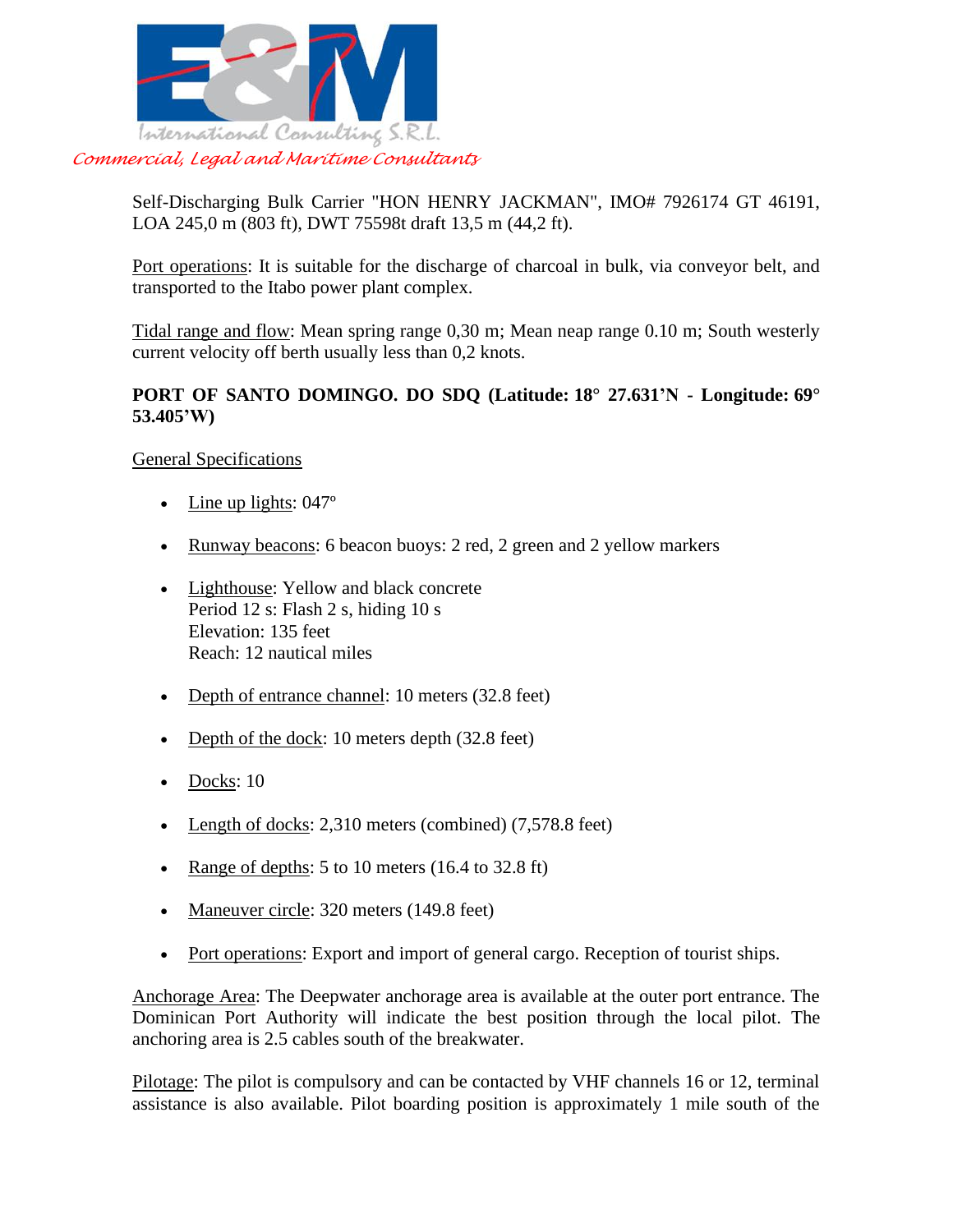

breakwater. Estimated time from pilot station to dock is 20 min and maximum speed of 6 knots

Tidal range and flow: Average range 0.30 m. The current in the river (southeast) has a normal speed of 1.5 knots, but in the rainy season may reach from 4.5 knots to 8.0 knots.

Water Density: This is determined inside the port, depending on the location of the dock, the time of the year (rainy or dry) and the state of the tides.

The exact density may vary from 1.008 to 1.016. For more information, contact the Terminal. Tugboat services: Available around the clock, mandatory for the entrance and departure maneuver of the port. Six (6) tugs from 30.00 BP to 65.00 BP, are available in port for all maneuvers when requested. Note: Not mandatory for cruise ships.

Currently the port has terminal Santo Domingo, a ferry terminal, tourist Don Diego terminal, tourist terminal Sans Souci, the Ozama Mills terminal and the Bartholomew Columbus Marina Plaza sports dock. Tourist cruise ships and ferries, bulk cargo vessels (bringing new vehicles), as well as an electricity generation barge operate in these facilities.

# **PORT OF AES ANDRÉS (Latitude: 18 ̊24.4'N – Longitude: 69 ̊37.6' W)**

General Specifications

Anchorage: Anchorage prohibited in the Bay of San Andres (coral reef conservation area). It is recommended that vessels waiting for berth stay adrift in open waters to the south-east.

Berthing equipment: Four breasting dolphins and six mooring dolphins; breasting dolphins have 2 hooks and mooring dolphins have 4 kooks, all 100 t. WLL, all with quick release; mooring and breasting dolphins are provided with capstans.

Three LNG and one GNG unloading arms, 16 " raised face; MAWP 150 psig, all fitted with PERC'S and Manual Quick Connect/Disconnect Couplers.

Marine laser— one second intervaI—is provided.

"Smarthook" system is fitted at the pier.

Shore side gangway arrangement is provided.

Cargo capacity: 145,000 m<sup>3</sup> (max). Displacement: 96700 t./35,000 m<sup>3</sup> (min).

Density of water: Salt water (1.025).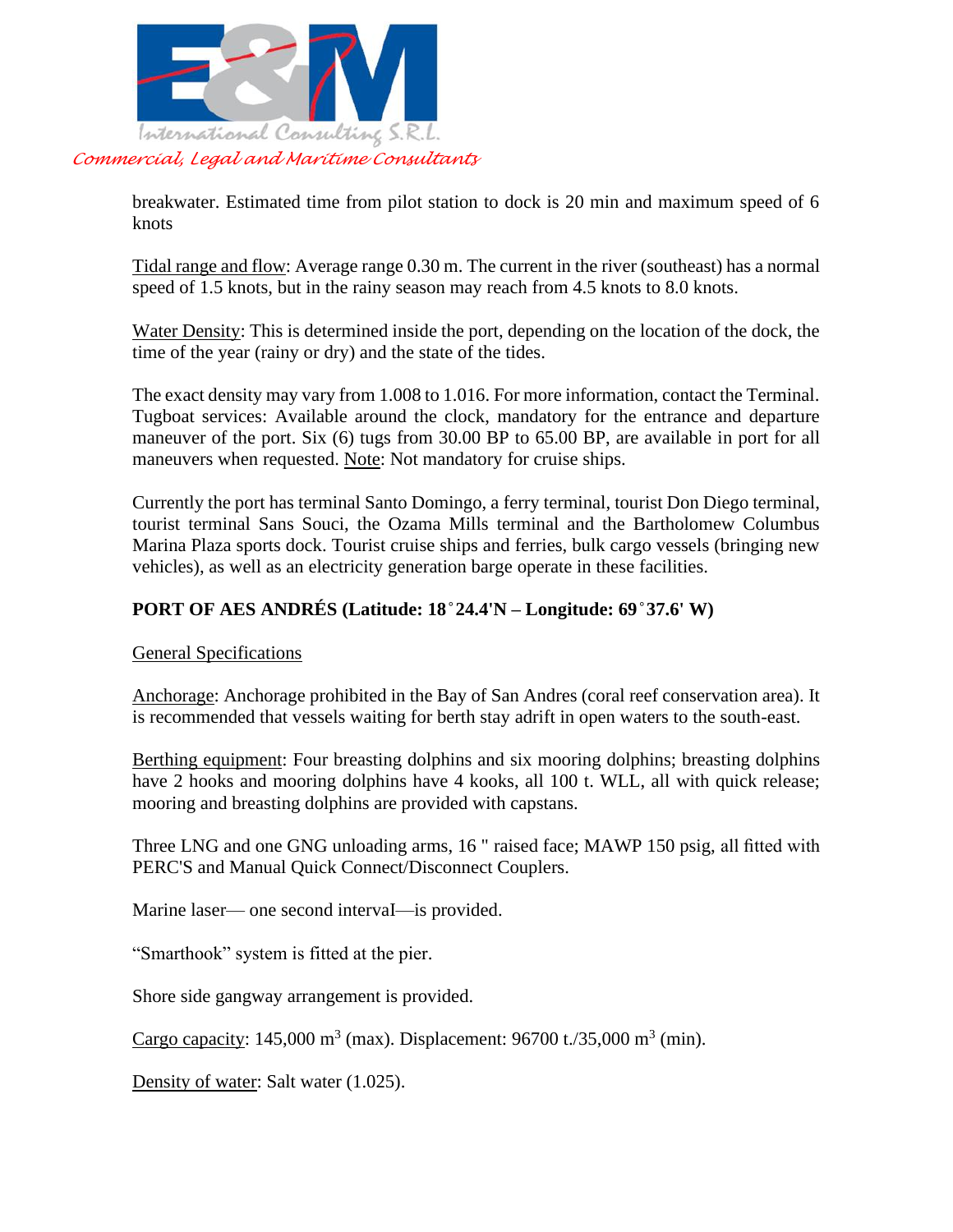

Fuel Oil Tanker or Barge: LOA 304,8 m (1000 ft.) max.; Tanker/152,4 m. (500 ft.) max.; Barge Beam Unlimited; Cargo Cap. 45000 t. (max.) - 28000 t. (min.); Max. Deadweight 100000 t.

Pilotage: Pilot and Harbour master can be contacted on VHF channel 16. Traffic at Andres Bay is controlled from Caucedo Port Control. LNG Jetty Control Room channel 06.

Port operations: Importation, storage and distribution of Liquefied Natural Gas (LNG).

Restrictions: Every arriving LNG carrier is subject to a specific protocol. Strict weather limits have been set for berthing.

Terminal Capacities: LNG: 160000m<sup>3</sup> capacity; Discharge rate 10500m<sup>3</sup>/hr; Vapor return 9200m<sup>3</sup>/hr. Fuel Oil: 19000 m<sup>3</sup> capacity; Discharge rate 800 m<sup>3</sup>/hr.

Tidal variation: Mean spring range 0,32 meters; Mean neap range 0.18 meters. Current velocity at berth usually less than 0,9 knots and southerly.

Tugs: Available and compulsory. Three tugs to be used during berthing and unberthing. Throughout the vessel's stay at the berth, a stand-by tug will be provided.

# **PORT OF BOCA CHICA. DO BCC (Latitude: 18 ̊26.53'N – Longitude: 69 ̊37.762' W)**

General Specifications

315º Infiltration

Beaconing: 6 Buoys: 3 green, 3 red

Depth of entrance channel: 10.20 meters (33.5 feet)

Depth of the dock: 9.10 meters (29.8 feet)

Docks: 3

Length of piers: 615 meters (2,017.8 feet)

Depth range: 7.1 to 7.9 meters (23.3 to 25.9 feet)

Tidal variation: 0.5 meters (1.7 feet)

Manoeuvring circle: 400 meters (1,312.8 feet)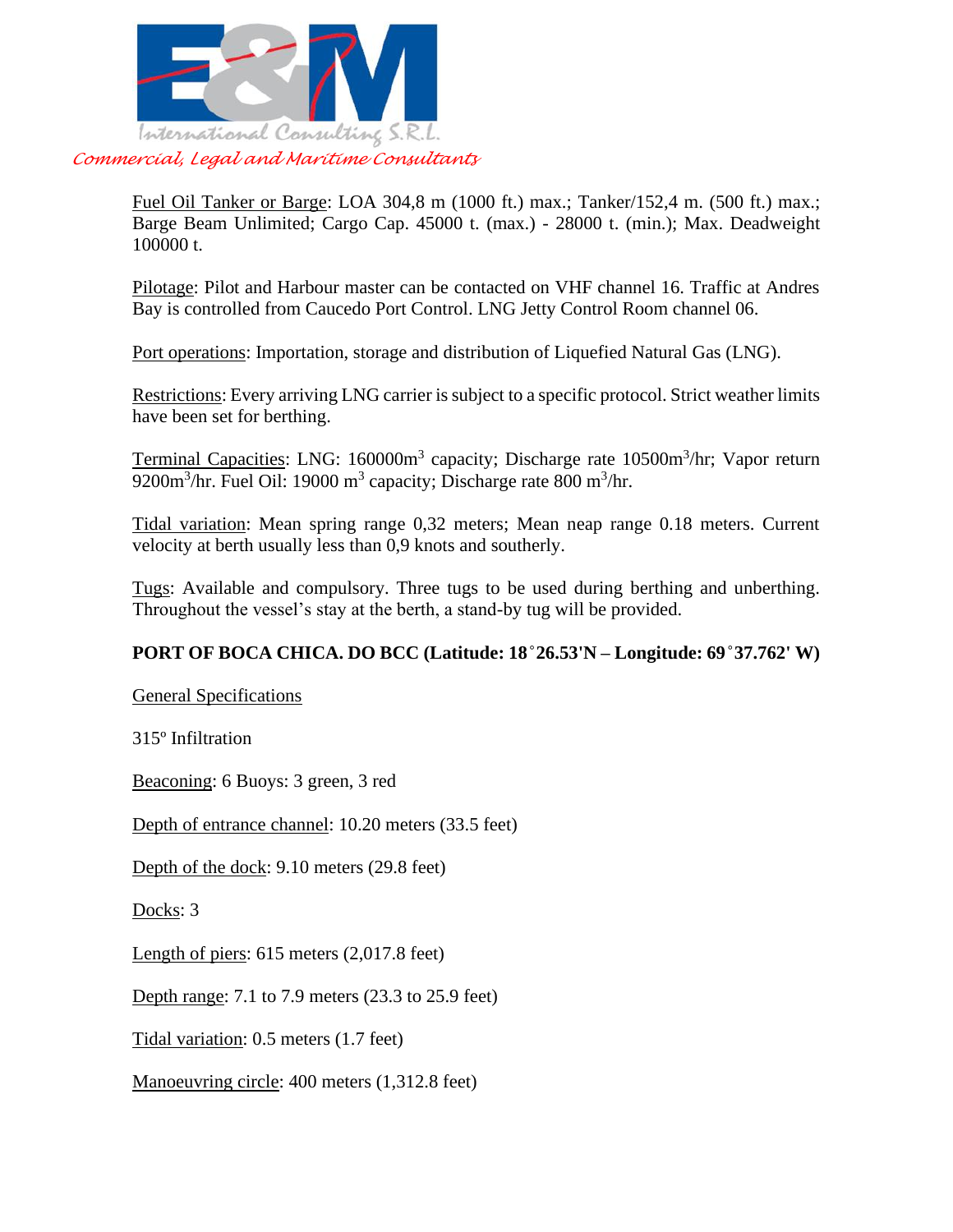

Port operations: Export and import: General cargo Container handling. Liquids, Paper byproducts, Fuel, Tourist vessels.

Anchorage: Deep water anchorage available off the port of Santo Domingo, about 20 naut. miles to the west. The pilot will indicate the best location.

Pilotage: Pilot and Harbour master can be contacted on VHF channel 16. Pilot will board about one mile outside the seabuoy.

Restrictions: No entry or departure at night vessel over 400 ft.

Density of water: Salt water (1.025).

Tugs: One tug available and compulsory. Additional tugs when required must be mobilized from Caucedo.

#### **MULTIMODAL PORT OF CAUCEDO. DO CAU (Latitude:18 ̊25.730' N; Longitude: 69 ̊37' W)**

#### General Specifications

335º Infiltration

Anchorage zone: Anchorage prohibited in the Bay of San Andres (coral reef conservation area). It is recommended that vessels waiting for berth stay adrift in open waters to the south-east.

Beaconing: 3 Buoys, 2 red, 1 white (landfall)

Bunk bed depth control: 13.5 m

Density of water: Sea water (1.025)

Docks: 5

Dock depth: 15 meters (49.2 feet)

Dock length: 654.1 meters (2,145.9 feet)

Depth range: 12.1 to 14.8 meters (39.7 to 48.5 feet)

Entrance channel depth: 18 meters (59 feet)

Entrance channel depth control: 14.5 m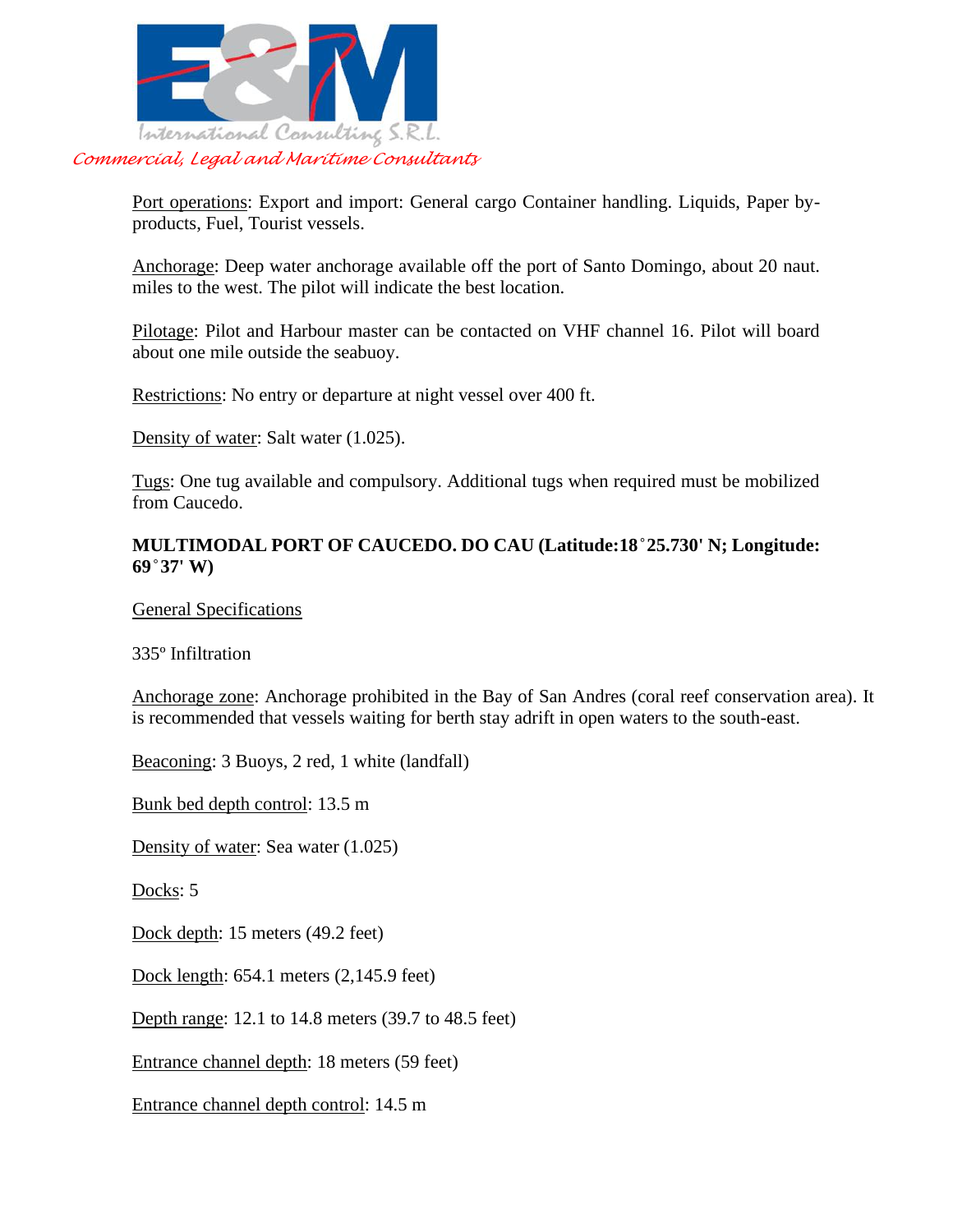

Entrance channel length: 265 m

Harbour basin depth control: 13.5 m

Manoeuvring circle: 320 meters (149.8 feet)

Parking lot: Able to store more than 2000 vehicles

Pilotage: Pilot and Harbour Master can be contacted on VHF channel 16. Traffic at Andres Bay is controlled from Caucedo Port Control.

Port operations: Containerized and bulk cargo handling

Tidal variation: 0.6 meters (2 feet)

Tugboats: (02) 1 ASD 50 Ton fixed point drive, 1 ASD 65 Ton fixed point drive

| Berth:                             | 922 Meters<br>- Main berth: 622 meters<br>- Breakwater berth: 300 meters |
|------------------------------------|--------------------------------------------------------------------------|
| Depth                              | 15.2 meters                                                              |
| Container Yard                     | 80 Hectares                                                              |
| <b>Reefer Plugs</b>                | 700 Reefer plugs, plus 350 mobile generators                             |
| <b>Super Post-Panamax Cranes</b>   | 1                                                                        |
| <b>Post-Panamax Cranes</b>         | 5                                                                        |
| <b>Mobile Harbor Cranes</b>        | $\mathfrak{2}$                                                           |
| Parking Lot                        | Able to store more than 900 vehicles                                     |
| <b>Rubber Tire Gantries (RTGs)</b> | 23                                                                       |
| <b>High capacity X-ray scanner</b> |                                                                          |
| Gate operations                    |                                                                          |

Gate operations

Inbound yard lanes 12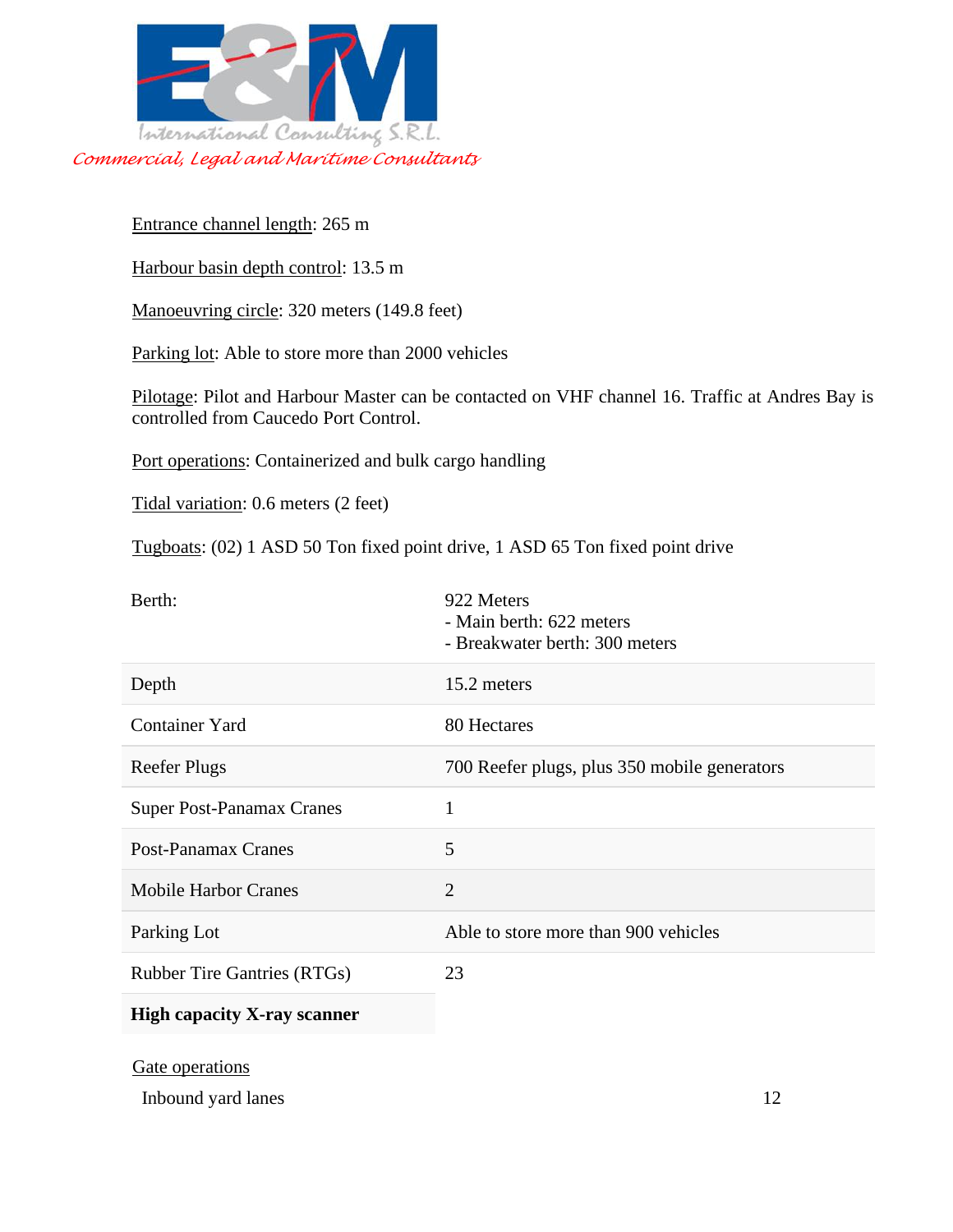

# Outbound yard lanes 4

Technology

Terminal Operation System N4 Sparcs

Webaccess

# **PORT OF SAN PEDRO DE MACORÍS. DO SPM (18 ̊25.698' N; 69 ̊18.320' W)**

### General Specifications

327° Infiltration

Anchorage: The pilot will indicate the best place if requested.

Beaconing: 8 Buoys: 4 green, 3 red, 1 landfall

Entrance channel depth: 8.20 meters (27 feet)

Density of water: Brackish water, density varies with tides and seasons.

Depth of the dock: 7.90 meters (25.9 feet)

Docks: 4

Entrance channel depth: 8.20 meters (27 feet)

Length of piers: 740.7 meters (2,430 feet combined)

Depth range: 20.3 to 26.2 feet (6.2 to 8 meters)

Tidal variation: 0.5 meters (1.7 feet)

Maneuvering circle: 275 meters (902 feet)

Port operations: Export: Sugar and molasses, cement (bulk, bags, clinker). Import: Bulk cargo, coal, fertilizers (bags and wheat).

There are two CBM (conventional buoy mooring) type fuel reception terminals, one for importing fuel and propane gas (LPG) for the company Coastal Petroleum and the other for importing fuel for the Cogentrix power plant.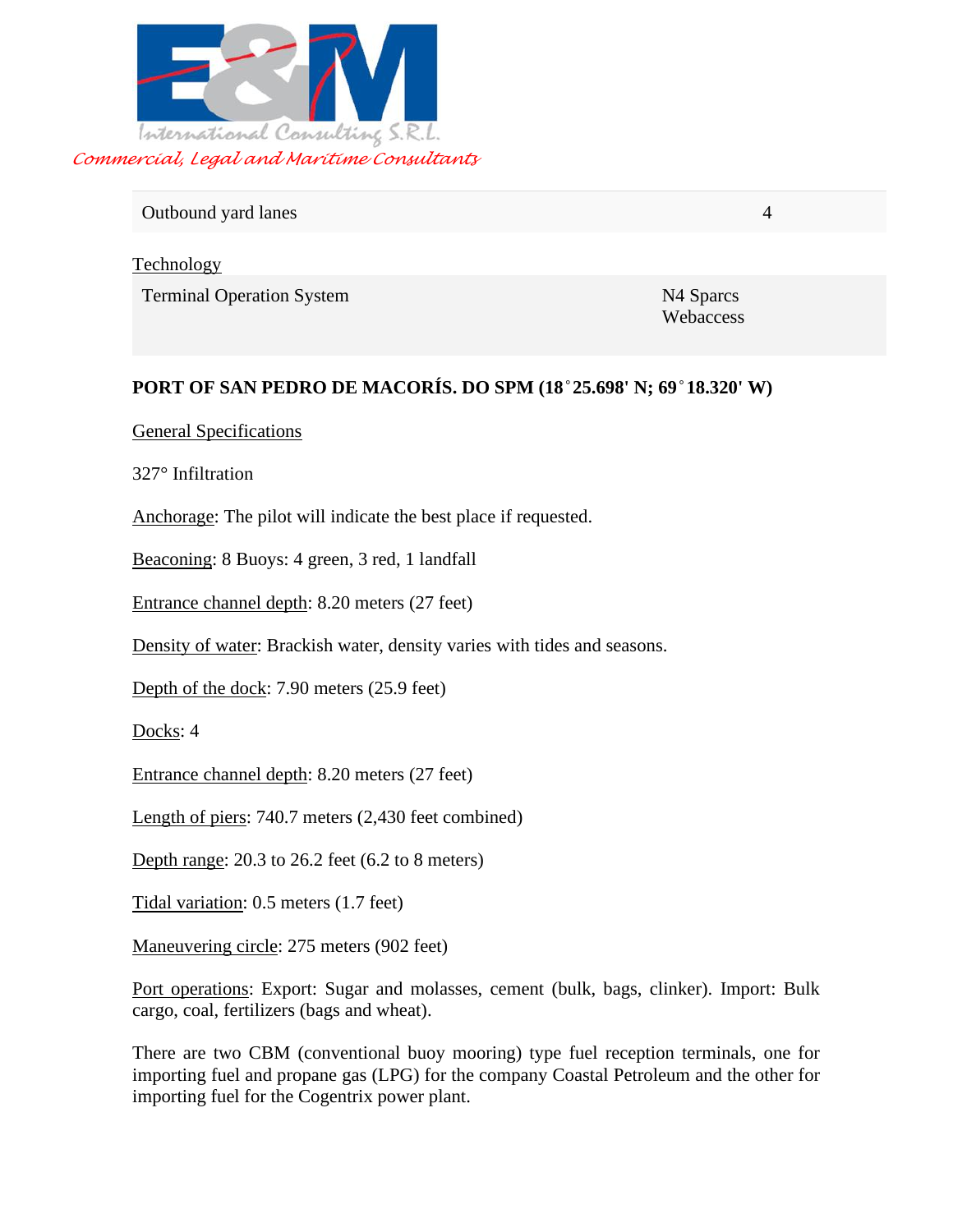

Being situated at the entrance of the river Higüamo, the port is subject to continuous silting, therefore drafts and depths given here are only indications at the time of publishing and may have changed since. For latest information, please contact us.

Pilotage: The pilot and Harbour Master may be contacted on VHF Channel 16. The pilot usually meets the vessel about 5 cables south from nr. 1 Light Buoy (port hand), but in bad weather, the vessel should wait two and a half miles farther seaward.

Restrictions: No restrictions other than ships draught. Maritime buoys were updated—nine channel buoys - and two new danger buoys - were positioned.

# **COASTAL TERMINAL (LA CANA) (18° 24.40' N; 69° 37.60' W)**

General Specifications

Anchorage: The anchorage may be obtained about one-mile South of Pescadero lighthouse in depths about 18 m. The pilot will indicate the best place if requested.

Berthing Equipment: Four breasting dolphins and six mooring dolphins; breasting dolphins have 2 hooks and mooring dolphins have 4 kooks, all 100 t. WLL, all with quick release; mooring and breasting dolphins are provided with capstans (both side), three LNG and one GNG unloading arms, 16" raised face, MAWP 150 psig, all fitted with PERC's and Manual Quick Connect / Disconnect Couplers.

Density of water: 1.025 (salt water)

Maximum size of vessel: LOA 2750 m. (902 ft;) Panamax Beam Unlimited; Draught 14,0 m. (45.9 ft.); Cargo Capacity 75, 000 mt.(max); Displacement 94,858.00 mt

Pier length: 364 mts

Pier width: 7 mts

Pilotage: The pilot and Harbour Master may be contacted on VHF Channel 16. The pilot usually meets the vessel about 5 cables south from nr. 1 Light Buoy (port hand), but in bad weather, the vessel should wait two and a half miles farther seaward.

Restrictions: Only day-light maneuvering.

Tidal range and flow: 0.34m / 1.1ft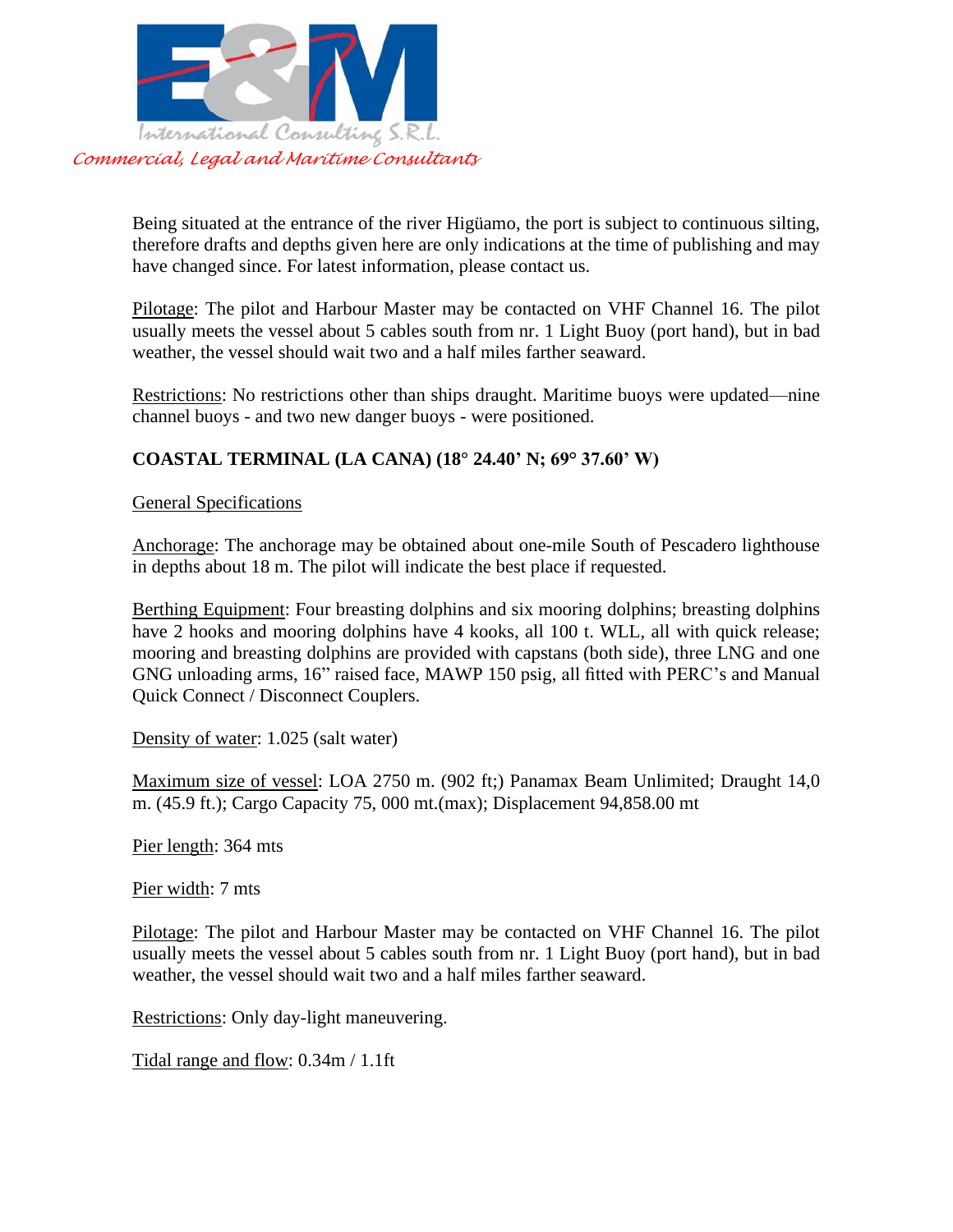

Tugs: Available and compulsory. Three tugs to be used during berthing and unberthing. Throughout the vessel's stay at the berth, a stand-by tug will be provided.

Coastal Petroleum Dominicana, S.A. owns and operates the San Pedro Marine Terminal facility which is located approximately 6 kilometers east of the Port of San Pedro de Macoris.

The Coastal Petroleum Dominicana, S.A. marine terminal is to serve as the primary facility for fuel product import and export and is equipped with the necessary infrastructure to support the berthing of a range of vessels from VLGC (Very Large Gas Carrier) to small carriers. The facility comprises a steel pier, breasting dolphins, mooring dolphins, and loading platform deck supported by steel piles, which provides a single tanker ship berth on each side of the pier simultaneously. The pier is capable of supporting a vessel that can berth and transfer product on each the south west side and the south east side of the pier. The facility also has an existing Conventional Buoy Mooring (CBM) berth which was refurbished in 2008 and provides mooring for one tanker ship and is located approximately 750m offshore and 530m to the SSE of the pier. The Marine Terminal provides a mudline elevation of -15m and turning basin.

The Marine Terminal provides two berths that comprise independent mooring and breasting dolphins to accommodate the design tanker vessel(s) berthing and mooring operations. Each berth also includes a loading platform which provides product pipeline and manifold connections and loading arms which allow for two simultaneous product offloading/loading operations. Each berth provides an area with a length of 275m and a width of 90m.The available mudline depth at the berth and turning basin is EL -15m.

Aids to Navigation are provided to define the available navigation channel area and channel alignment, as well as the available maneuvering area limits.

# **PORT OF LA ROMANA. DO LRM (18° 24.612' N; 68 ̊57.436' W)**

#### General Specifications

#### 346° Infiltration

Anchorage: Best anchorage is west of Catalina Island in depths of 15 to 18 fathoms. There is no protected anchorage immediately outside the port. Authorization to anchor must be applied for to the Harbormaster through the agents.

Beaconing: 2 Buoys: 1 green, 1 red

Cargo Handling Equipment: Sugar is loaded mechanically by conveyor belts directly from the warehouse to the ship using three spouts. Average loading rate 400—500 tons/hour depending on vessel size and configuration. There are two 10-inch connections for discharge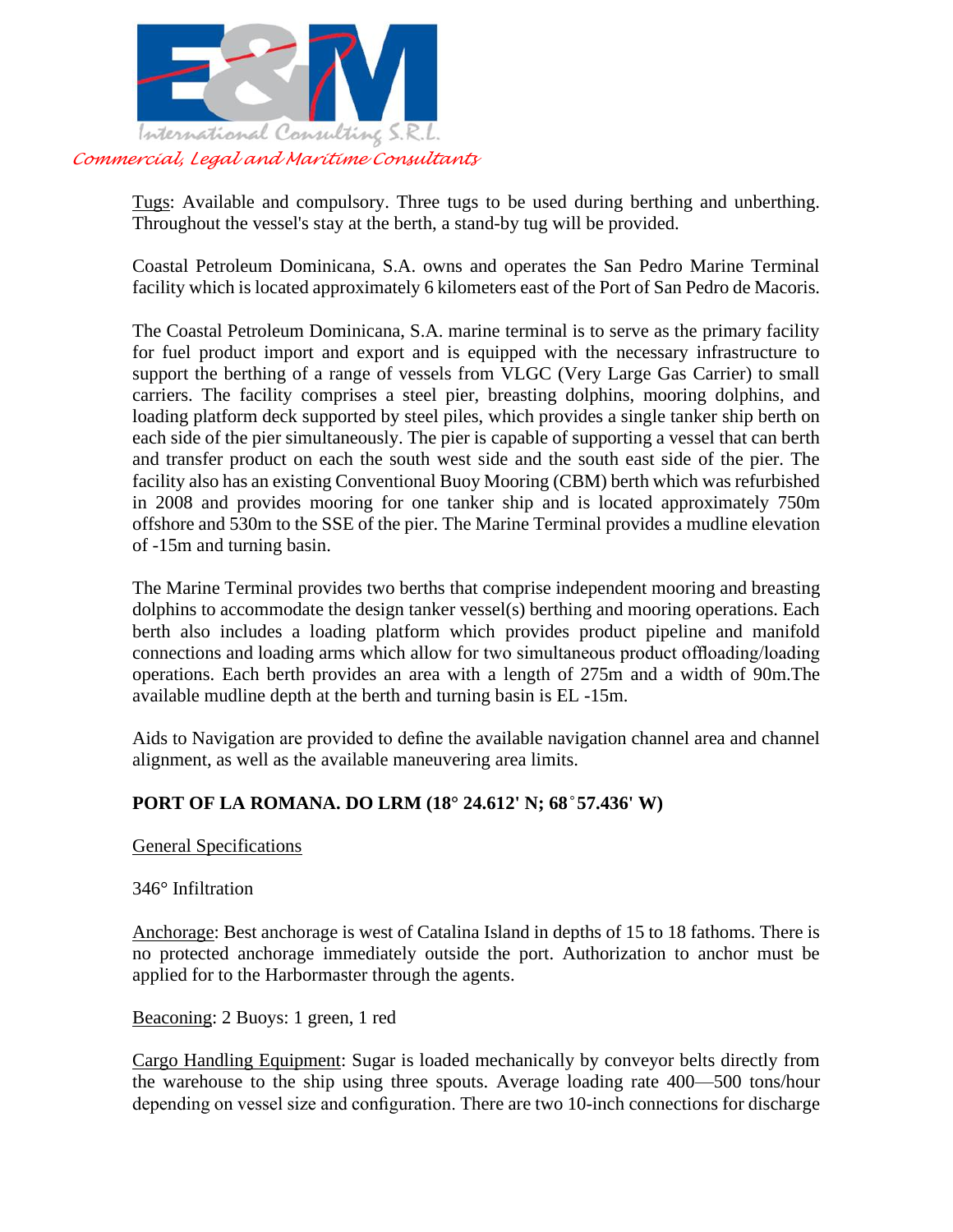

of fuel and diesel oils. There are no forklifts available for general cargo. Small motor cranes may be hired for handling general cargo, which must be loaded directly onto railroad flat cars and be removed from ship's side.

Circle of maneuvers: Western Pier: 220 meters (722 feet) Eastern Pier: 200 meters (656.2 feet)

Depth of the dock: 11.50 meters (37.7 feet)

Depth range: 10.5 to 11.1 meters (34.4 to 36.4 feet)

Density of water: 1.025 (salt water)

Entrance channel depth: 17 meters (55.8 feet)

Length of piers: Western Quay: 220 meters (722 feet); Old Quay: 200 meters (656.2 feet)

Lighthouse: Black and white steel tower Period 6 s: Flash 1 s, Occultation 5 s Elevation: 90 feet; Range: 15 nautical miles

Piers: 3

Pilotage: Pilot and Harbour Master can be contacted on VHF Channel 16. Pilot will board vessel from white launch marked "LP—24" on its sides. Pilot boards about 1.5 miles from port entrance (NE. of Catalina Island)

Port operations: Export: Sugar, sugar byproducts; Import: General cargo, Reception of tourist ships

Restrictions: No entry or sailing at night

Storage facilities: The only storage facilities at this port are those of the Central Romana Sugar mill, which has warehouses for bulk sugar, and tanks for molasses and furfural.

Tidal variation: 0.6 meters (2 feet)

Tugs: When necessary, tug must be mobilized from Santo Domingo.

East Berth: Exclusively a Cruise Ship terminal for use of the tourist visiting Casa de Campo. It is 255.8 meters long (840'); the wharf is about 2.2meters high (72') above the water line. Maximum size of vessel that can be handled is 300 meters (984.25'), LOA and 35 meters (115') BEAM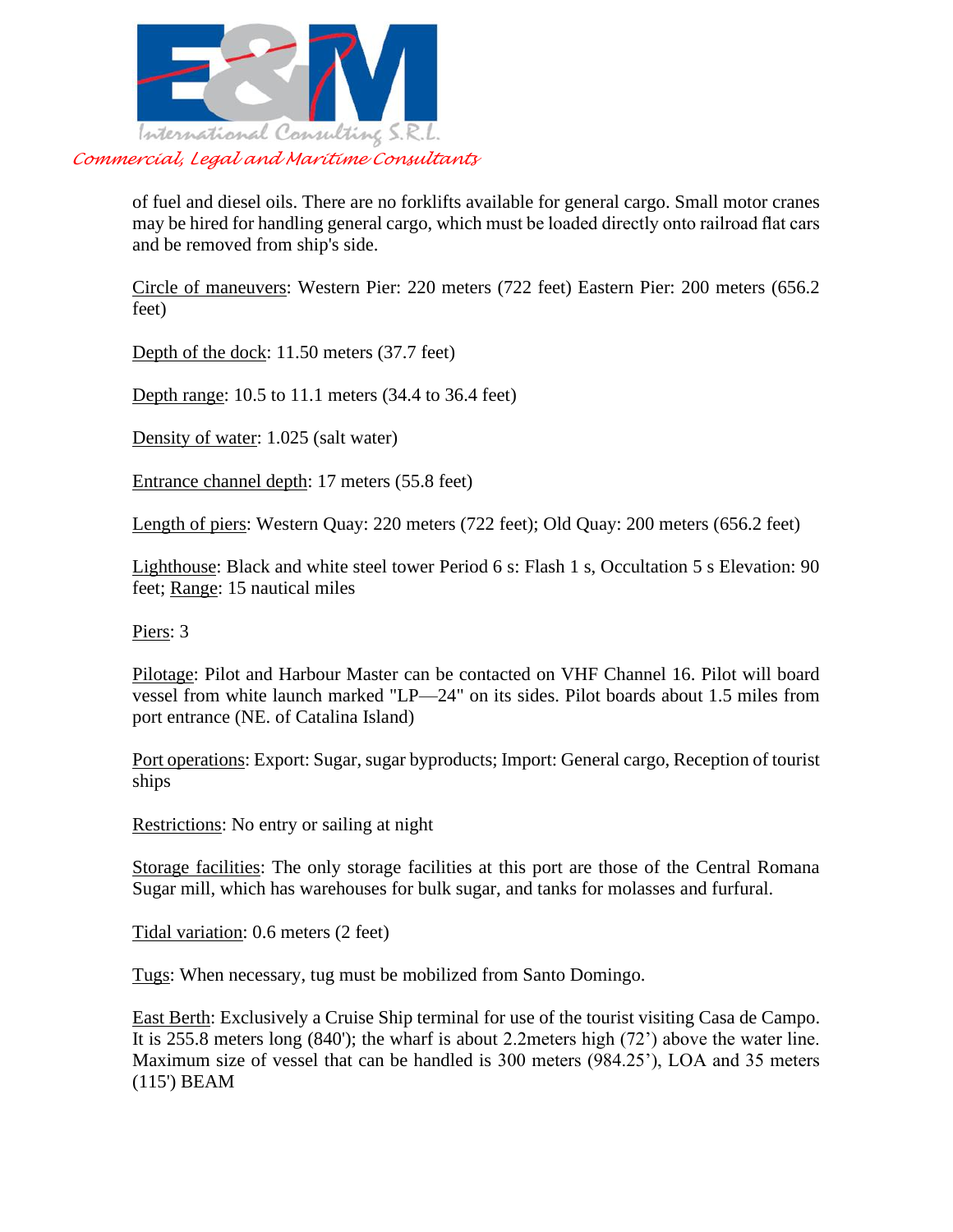

West berth: The pier is 220 metres (720ft) long and the apron is approximately 20 metres (65ft) wide; the wharf is about 2.5 metres above the water line. Maximum size of vessel that can be handled is 600 ft. LOA and 90 ft. BEAM.

The Port of La Romana is situated on the Romana River. There is a central Channel and two berths. The entrance to the Channel is 110 meters (361') wide.

The West Berth is primarily a sugar and molasses loading port for the Central Romana sugar mill. It is also used for handling various import cargoes (fuel, lumber, steel and general cargo) for the sugar mill, and more recently some containers are handled in and out for the Industrial free zone manufacturers established in La Romana.

Isla Catalina is situated about 5 nautical miles to the south west of the port of La Romana, has a sea-mooring arrangement for Cruise vessels at its sheltered anchorage, consisting of a Monopile on its western, leeward, side.

The anchorage is approached from open sea in the SW quadrangle.

The position of the Monopile is Lat.: 18° 21.9' N, 069° 01' 5W, in about 35 feet of water and about 3 cables off the beach. At the southern end of the beach, about 4 cables from Monopile, there is a small floating jetty, fixed by piles, with about 8 feet of water at its outer end.

A "raft", arranged for Tender docking, is available as a landing platform at the ship's gangway.

Various crafts are available at La Romana for shuttling passengers between the ship, La Romana and the beach.

Smaller cruise vessels sometimes anchor off La Minitas beach, at the Casa de Campo resort, landing their passengers by "Zodiac" onto the beach or by tender at La Romana.

# **PUNTA PALENQUE (18 ̊12.2' N; 70° 11.3' W).**

General Specifications

Density of water: Salt Water

Pilotage: Pilotage is compulsory and can be arranged 24 hours a day. Pilot boards about 1 mile Southwest of SBM from a small tug with black hull and white superstructure. Pilot can be contacted on VHF Channel 16 and 14.

Maximum size of vessel: LOA 1000 ft.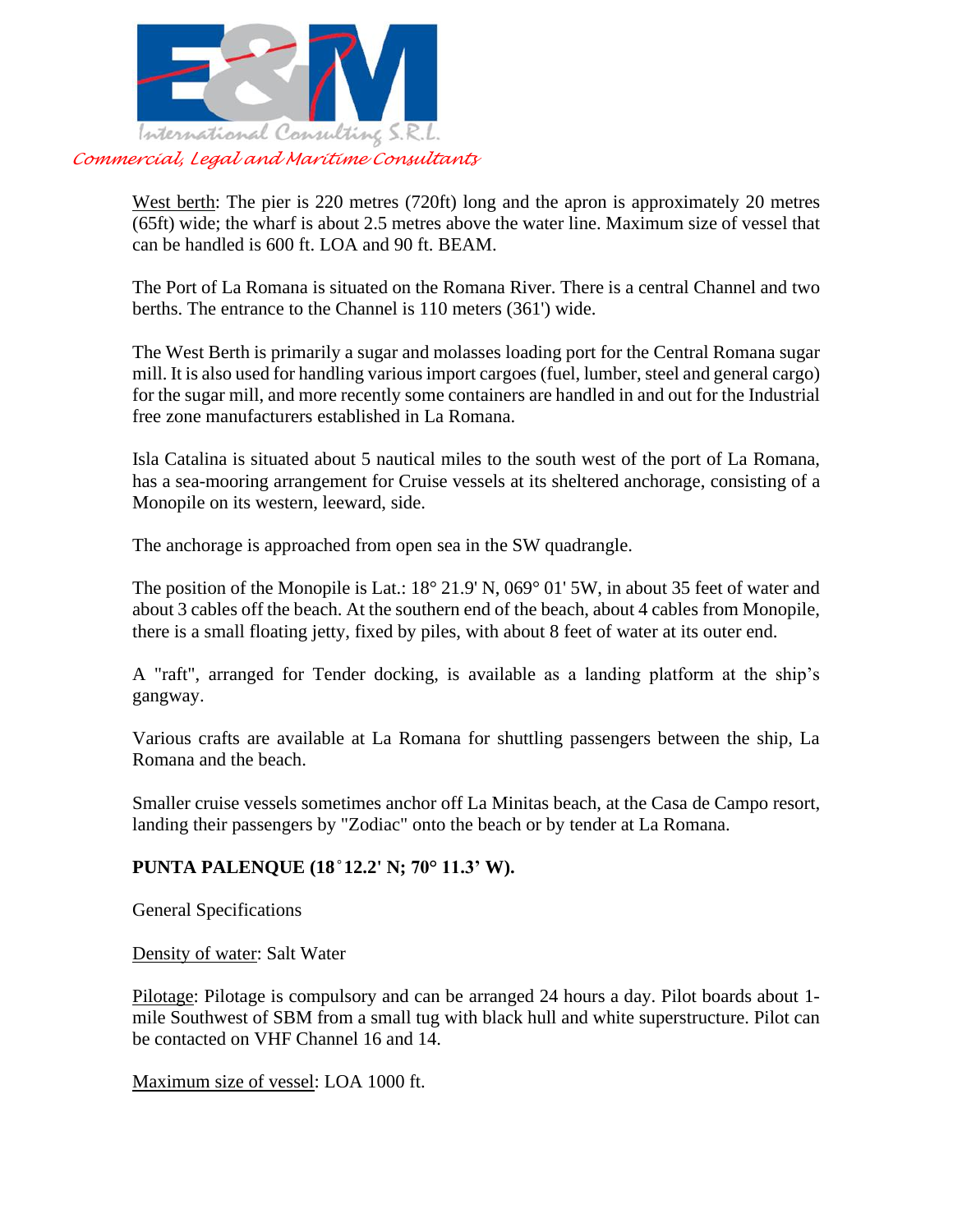

Restrictions: None except in the case of extreme weather conditions.

Tugs: Available and compulsory. Also, a small tug carries crew and gear required, etc.

Palenque or Punta Palenque is a Single Buoy Mooring facility operated by the Refrineria Dominicana de Petroleo; they receive reconstituted crude oil mostly from Venezuela and Mexico at this facility, and it is pumped by pipeline to the Refinery in Haina (Itabo).This facility is about 2.5 miles off Punta Palenque, and a small tug is used for transportation to/from shore.

# **PORT OF LAS CALDERAS. DO LCS (18° 13.7' N; 70° 32.8' W)**

Las Calderas is an extensive and well-protected port, located in the center of the south coast of the Dominican Republic with its entrance passage in Punta Calderas. Operational spaces in the port are shared between the Dominican Naval Base and the Ciramar International Shipyard Las Calderas.

Anchorage positions are available in several spots of the bay. Permits to anchor are granted to applicants on a case-by-case basis.

The merchant marine traffic to this harbour is limited to the Ciramar Shipyard customers and they keep a Pilots Cruising Ground at Latitude 18°14,0" N; Longitude 0700 33,8'W. Berthing operations are restricted to daylight only.

Dry Dock I is a former USN -APD- length 61,0 m. (200"); breadth 12,8 m. (42')

Dry Dock II is German built - length 145,0 m. (475'); breadth 24,6 m. (80"); two aux. cranes  $6 t$  SWL.

Floating self-propelled crane-Voith Schneider- 30 t. SWL is in service-

Floating pontoon- is 136 m. (445") length x 13,0 m, (43') wide x 4,50 m.(15')- 9,10 m. (30").

Average annual temperature at Las Calderas is 25°C year around and only 15 days per year are rainy days.

Communications are provided using Channel 16 with the Shipyard.

Tugs: Available requiring previous arrangement.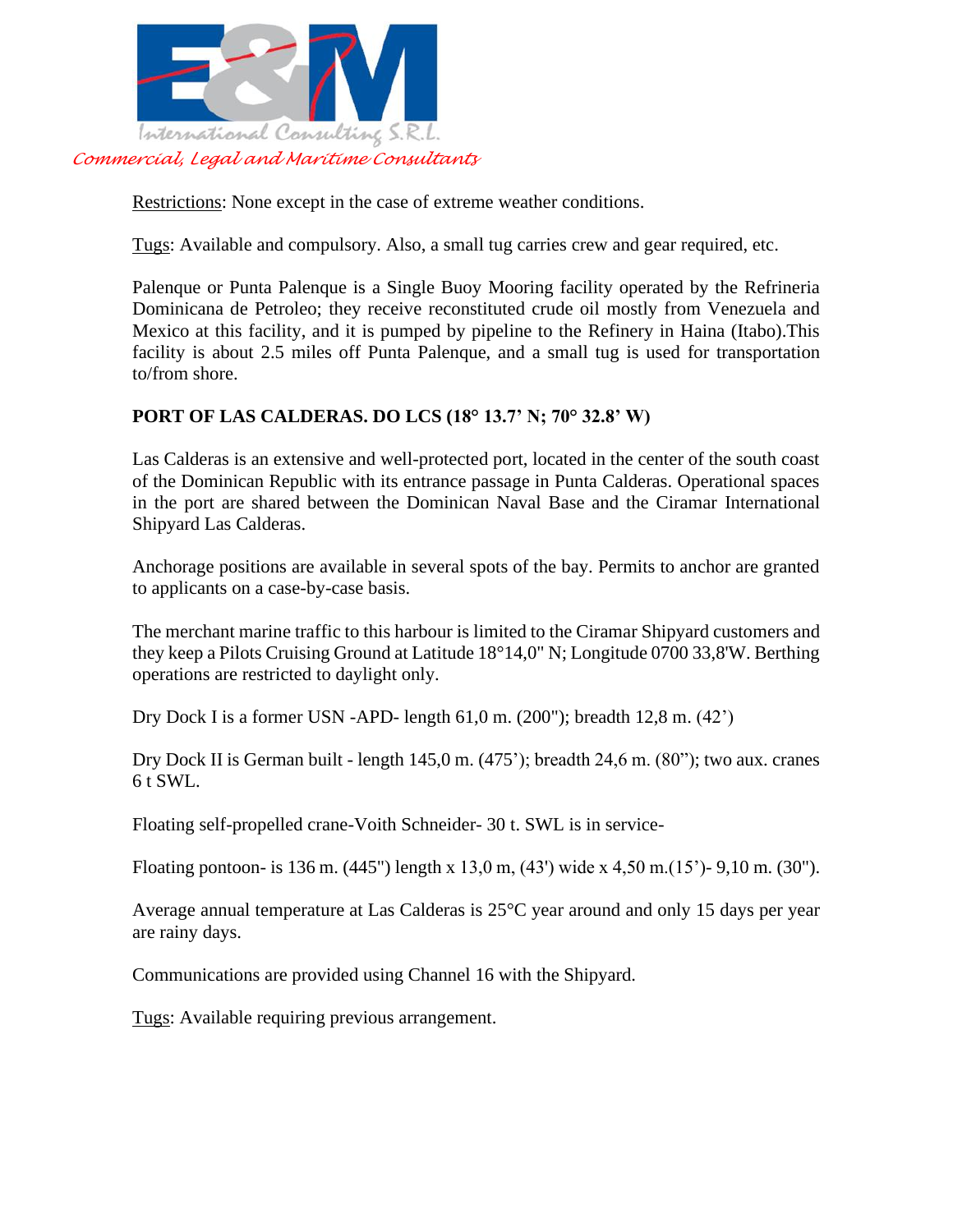

# **PORT OF PUNTA CATALINA (18° 13' N, 70° 14' W)**.

General specifications

Berthing operations are carried out around the clock, weather permitting.

Berthing Equipment: 40 Fender dolphins with 01 bollard each. 17.4 meters apart.

Disembarking Policy: may be allowed with coordination by the Vessels Agent; however, it is mandatory to have prior approval from the Punta Catalina Terminal Manager.

Finger Pier: The Terminal Pier has a length of 1,63om (5,348 ft) available berth 330m (1,083 ft) for use on both sides, for ships up to LOA 294 m. (964 ft.) and minimum SW depth is 15m. (49,2 ft.). Under Keel Clearance to be kept in 1,5 m while alongside, due to the strong swell. In doubt Pilots to be always consulted.

It consists on both sides of 14 Cone Fender systems Q-594-T and 14 mooring bollards along the berth. All hooks are rated for 150 tons.

Maximum vessel size: LOA 294m, BEAM 35m, DWT 80,000 tons.

Tidal range and flow: Mean spring range 0,29 m. Mean neap range 0.10 m. South westerly current velocity off berth usually less than 1.0 knots.

Pilots: should be contacted on channel 16 one hour before the last ETA advised to the Ship's Agent. Control system keeps VHF channel 6 for the Terminal approaching ships and mooring and channel 10 during unloading operations. Pilots will board at 2NM SW of end of pier. The Vessel should be stopped in the water at the Pilot boarding area, ready to take any instruction.

Tugs: 3 units are available and compulsory for docking and undocking. Type ATD 70.4 Bollard pull and ASD 50.0 Bollard pull.

Useful information as follows: Distance from LWL to Hopper top 10,50 m.

Punta Catalina Terminal is a public port established within the Dominican Republic for the import and storage of Coal for electric power generation (in the future import of Crude Oil and general bulk cargo) as per applicable laws.

It is a Finger Pier Terminal located about 25 nautical miles south west of the port of Rio Haina.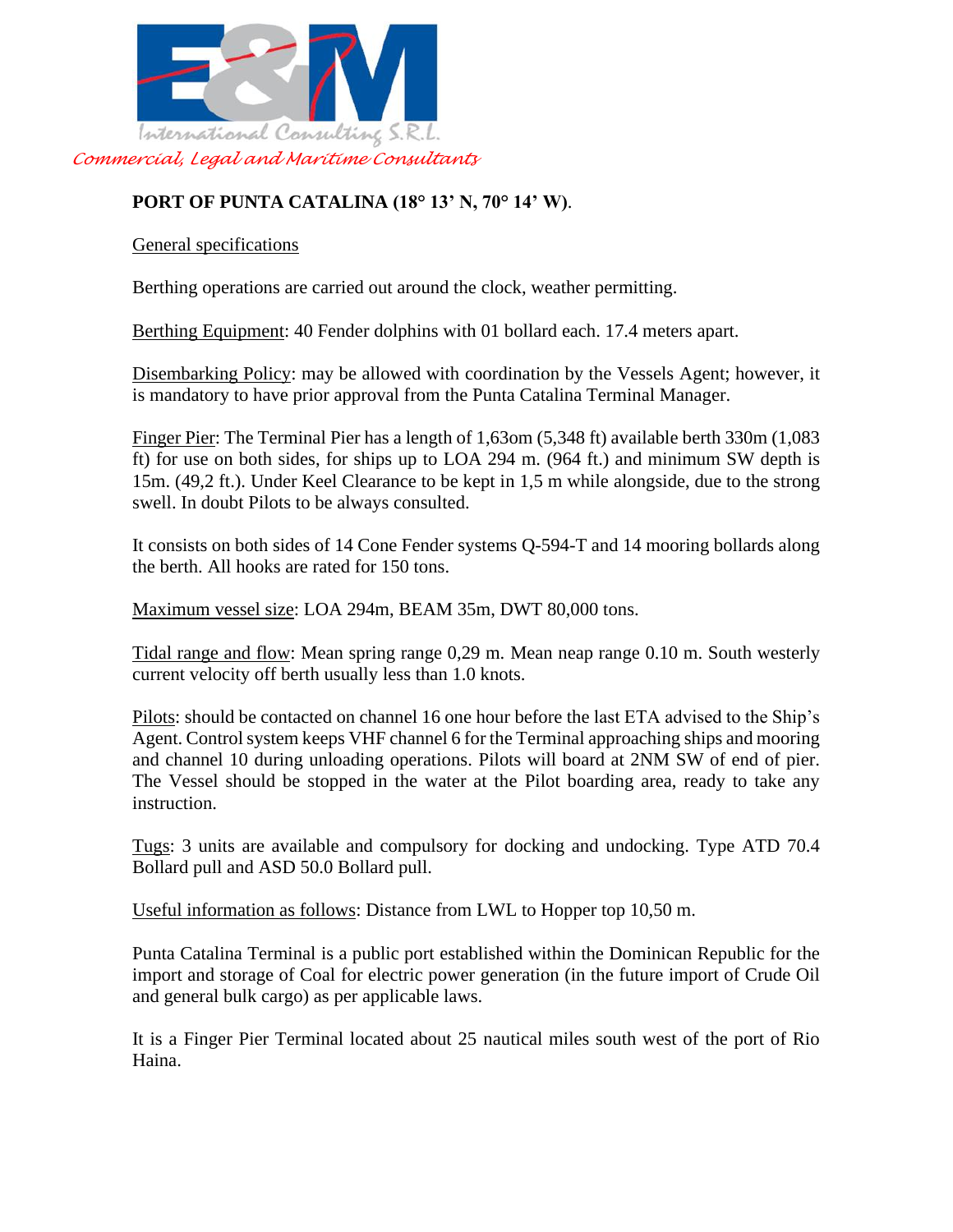

The Terminal is only used to discharge coal to supply the Power Plant; for this purpose, a hopper and conveyor belt are installed on the pier. This equipment is suitable to receive cargo at a maximum unloading rate of 3000 tons per hour from conveyor belt; the terminal storage capacity is 200,000 tons.

# **PORT OF AZUA. DO PVA (18° 19.498' N; 70° 50.165' W)**

General specifications

Anchorage: Deep water anchorage available off the port.

Beaconing: 8 Buoys: 4 green, 4 red

Berths: There is a concrete finger pier 185m (600ft) long and 38m (125ft) Wide. The western side is operated by Cementos Santo Domingo, receiving Cement Clinker and the eastern has facilities to handle LPG and Fuel Oils.

Circle of maneuvers: 330 meters (1082.8 feet)

Density of water: Salt water.

Depth of the dock: 11 meters (36 feet)

Depth range: From 8 to 11 meters (26.2 to 36 feet)

Docks: 2

Entrance channel depth: 11 meters (36 feet)

Length of docks: 198 meters (649 feet)

Maximum size of vessel: LOA 600 ft; 80 ft. BEAM

Pilotage: Contact can be established with the pilot and Harbour Master on VHF Channel 16. The pilot will board the vessel about 0.5 mile from the sea buoy.

Port Operations: Loading and discharging.

Reception of ships: freighter, bulk carrier, tanker, tug, barge.

Restrictions: Berthing and departure strictly during daylight hours.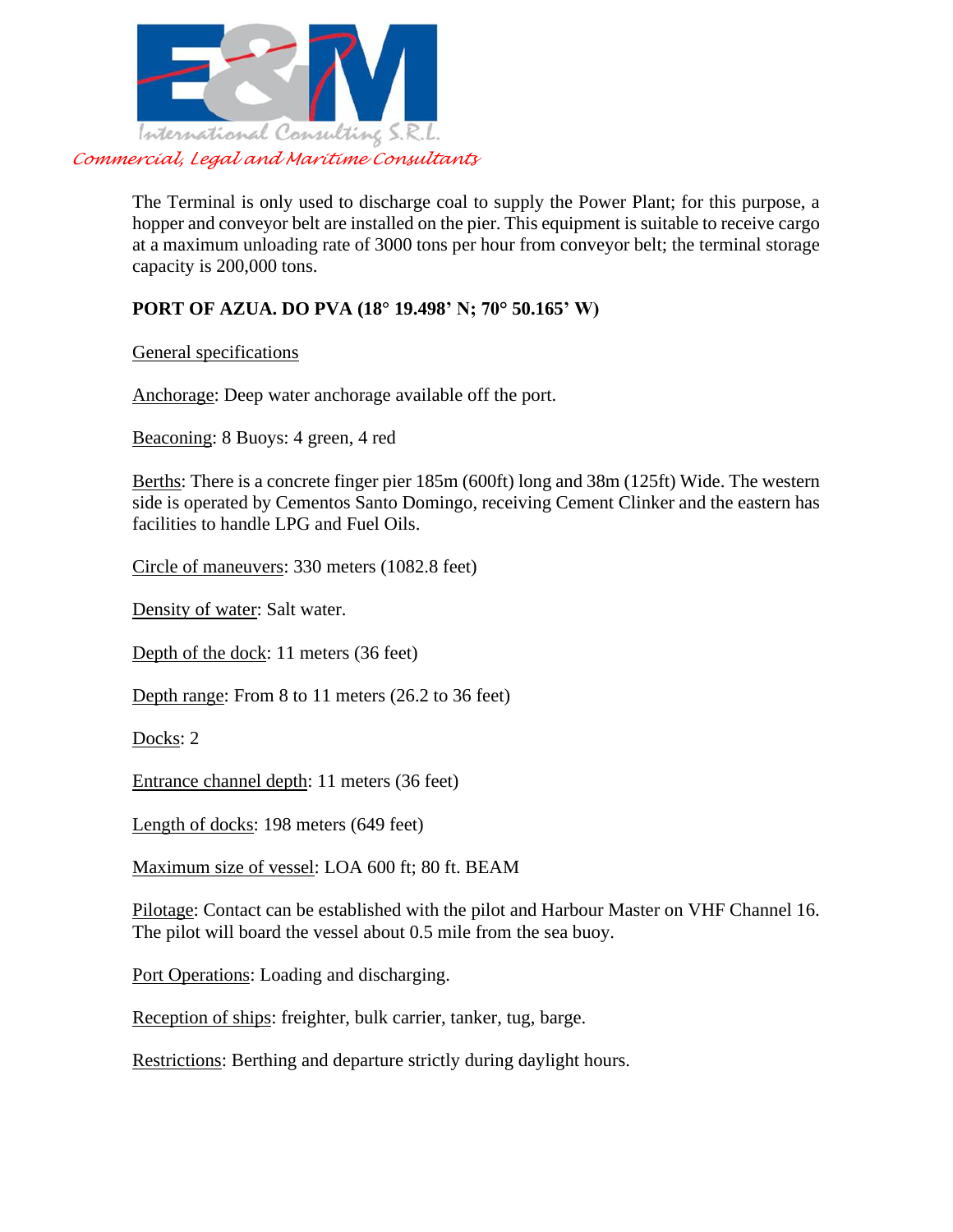

Storage facilities: There are two. One has been converted to cement clinker storage. There is a LPG terminal with complete storage facilities for several thousand tons. and the Monte Rio power plant has storage facilities for fuel oil.

Tidal variation: 0.6 meters (2 feet)

Tugs: Not available

The port of Azua is also known as Puerto Viejo de Azua and is located about 15 kilometres Southwest of the town of Azua, It was built in the 1950's; but was rarely used until LPG terminal was the completed in the 1990's. In 2002, a power plant was built nearby and a pipeline. of 12" diameter and 600m length, laid between the pier and two tanks of a total of 171800 cbm capacity. In 2007, hoppers and a conveyor belt were installed on the pier's western side and cement clinker is now discharged there.

# **PORT OF BARAHONA**. **DOBRX (18° 13.228' N; 71° 03.769' W)**

General specifications

243º Infiltration

Anchorage: Deep water anchorage available just outside port entrance. Pilot will indicate best location on request.

Beaconing: 9 Buoys: 3 green, 3 red, 2 yellow, 1 landfall

Berth No. 1: The berth is on the northern side of a finger pier, 12 meters (40ft) Wide and 216 meters (710ft) long and about 1 meter above the waterline at high tide. This berth was previously used to load sugar in bags, and in theory could still be used for this purpose because there are railroad tracks connecting it to the sugar mill. However, due to the slowdown in sugar exports this berth is no longer used for cargo handling and is usually occupied by small Dominican Navy and fishing vessels.

Berth No. 2: This berth, consisting of the southern side of 12 meters wide finger pier, is 137 meters (450ft) long and is about one meter above the waterline. It is not very frequently used, except sometimes as a lay berth, and it is mostly occupied by Dominican Navy vessels and small fishing boats.

Berth No. 3: This berth, situated laterally between berths 2 and 4, is 97 meters (320ft) long and is about 1.5 meters above the water level at high tide.

Berth No. 4: This berth is 160 meters (525ft) long and is about 1 meters above the water level at high tide. This berth is the most frequently used in Barahona.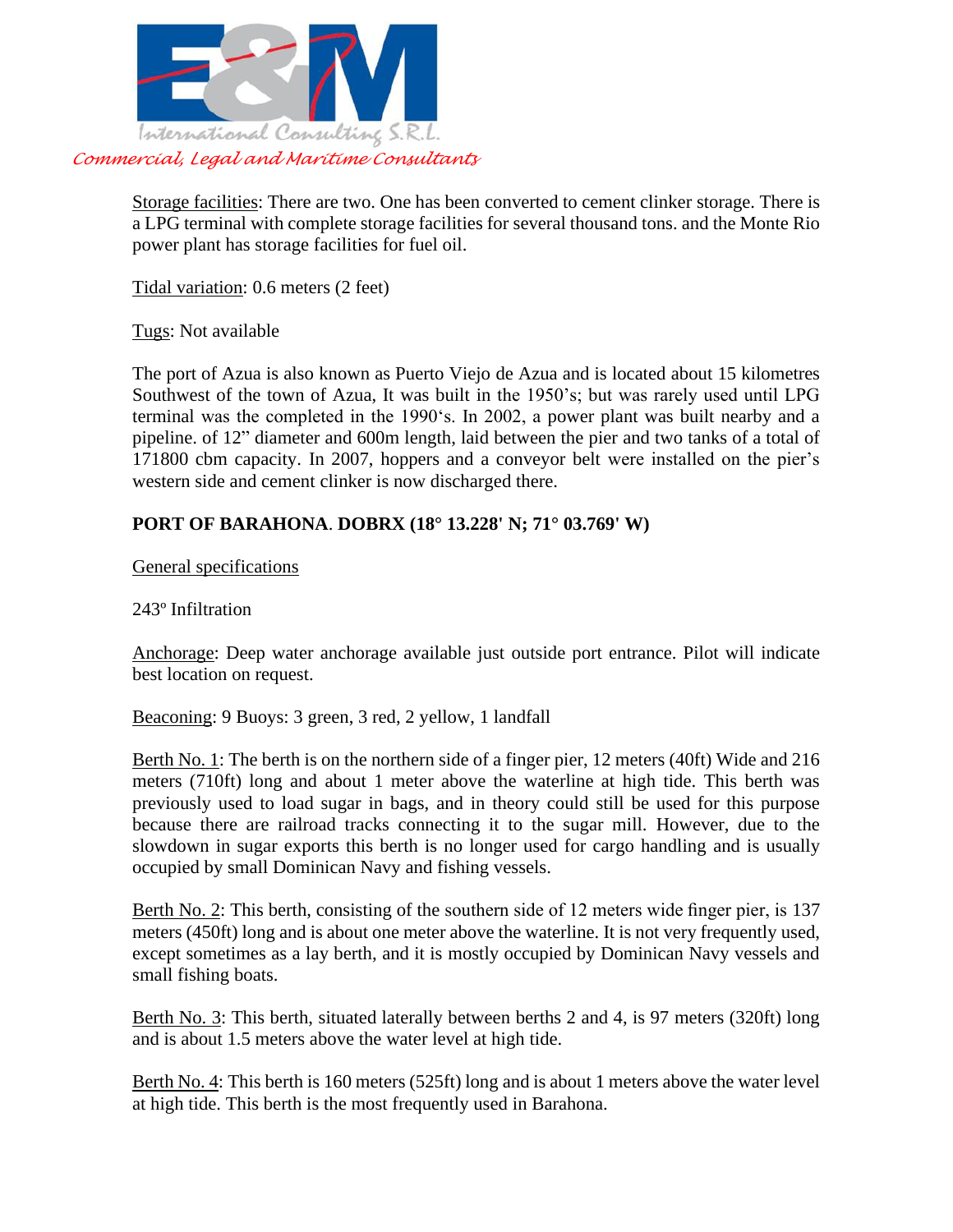

Circle of maneuvers: 200 meters (656 feet)

Density of water: Salt water.

Depth of the dock: 10.5 meters (34.4 feet)

Depth range: From 4.2 to 10.2 meters (13.8 to 33.5 feet)

Docks: 6

Entrance channel depth: 10.5 meters (34.4 feet)

Length of docks: Main Pier: 205 meters (672.6 feet), Central Azucarero Pier: 155 meters (508.5 feet)

Lighthouse: Tower of Infiltration: Sectorial green-white-red flashlight

Maximum size of vessel: LOA 600 ft; BEAM 100 ft.

Pilotage: Pilot and Harbour Master can be contacted by VHF Channel 16, The pilot boards approx. 1.5 miles outside the port.

Port operations: Export: Dry bulk cargo: Gypsum, Salt, Cement Aggregate materials: Cane sugar Import: Coal

Restrictions: No entry or departure at night, and sometimes in the late afternoon strong winds make docking large vessels in ballast very difficult.

Storage facilities: The Salt and Gypsum Mines Co. maintains a gypsum export terminal at this pier and they usually have about 20,000 tons of rock gypsum on site awaiting shipment. The sugar mill has large warehouses for storing sugar in bulk and in bags and also tanks for molasses.

Tidal variation: 0.5 meters (1.7 feet)

Tugs: When necessary, tugs must be mobilized from Santo Domingo.

The port of Barahona is mainly used as a port for loading bulk cargoes. The exports are sugar in bulk, which is loaded with ship's gear by bleeding big bags into the holds, at a rate of abt 1500 MT per 24 hr period, four berths in the port, only the sugar and gypsum facilities are used regularly to handle cargo; the other two are used mainly as lay berths for vessels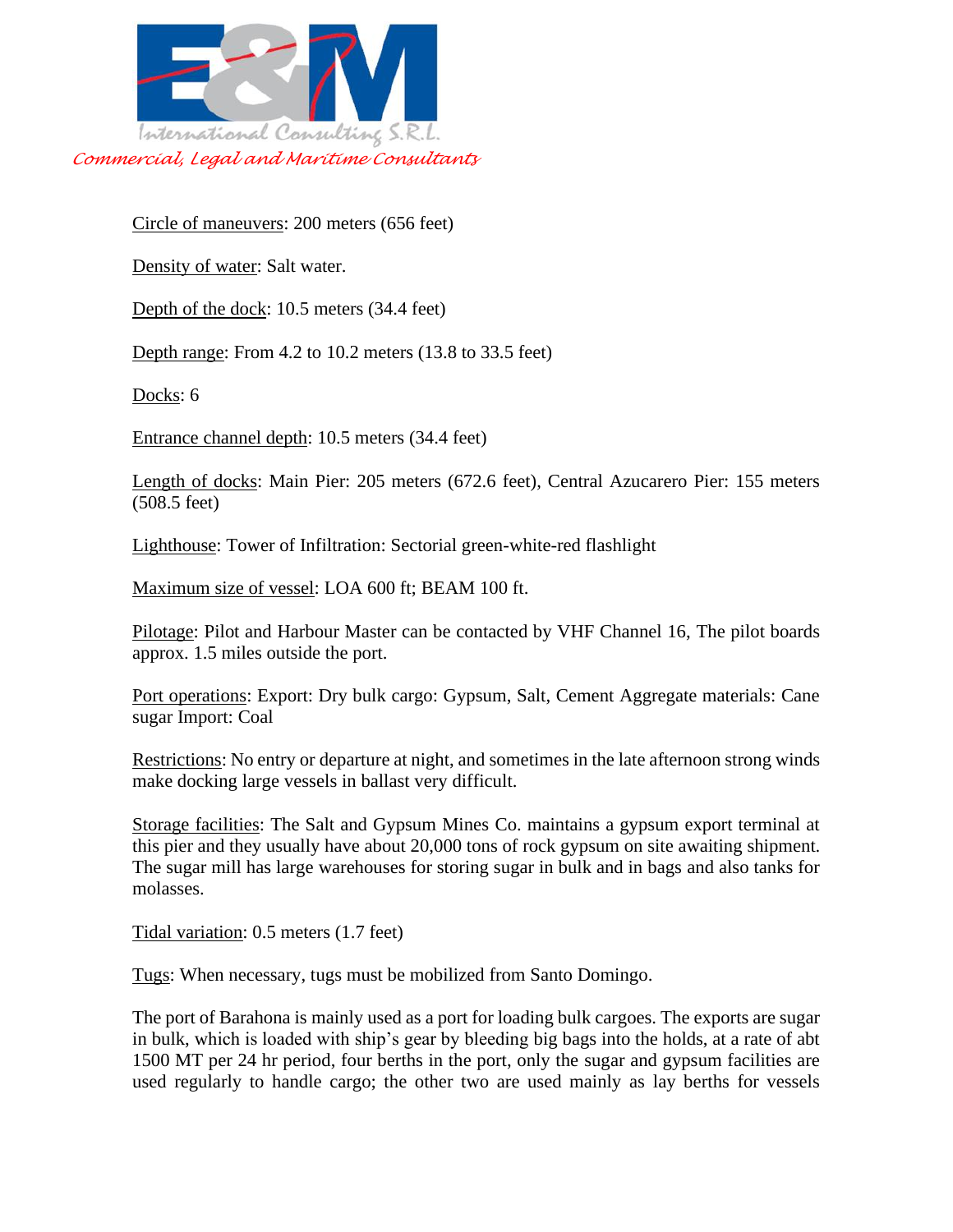

undergoing repairs or fishing vessels awaiting orders. There are also some small tankers discharging gasoil at the sugar berth.

### **PORT OF CABO ROJO**. **DOCBJ (17 ̊55.659' N; 71 ̊41.826' W)**

General specifications

080º Infiltration

Anchorage: A deep water anchorage is available immediately outside the pier. The pilot will indicate the best location in accordance with DR Navy Patrol Boat.

Beaconing: 4 buoys: 2 green, 2 red

Circle of maneuvers: 200 meters (656.1 feet)

Density of water: 1.025 (salt water)

Depth of the dock: 14 meters (36 feet)

Depth range: 9 to 11 meters (29.5 to 36 feet)

Entrance channel depth: 18 meters (59 feet)

Length of docks: 115 meters (377 feet)

Maximum historical size of vessel: LOA 189,94 m. (622,7ft.); Breadth: 32,26 m. (105,7ft.)

Pilotage: The pilot and Harbour Master can be contacted on VHF Channel 16. The pilot boards about 2 miles off the pier. Accurate ETA is important as pilot must come from Barahona 135 km. away

Port Operations: Exports of bulk cargo, clinker, limestone, bauxite and cement.

Restrictions: No entry or departure at night.

Tidal variation: 0.6 meters (2 feet). Current velocity off berth usually less than 0,2 knots and westerly.

Tugs: Not available.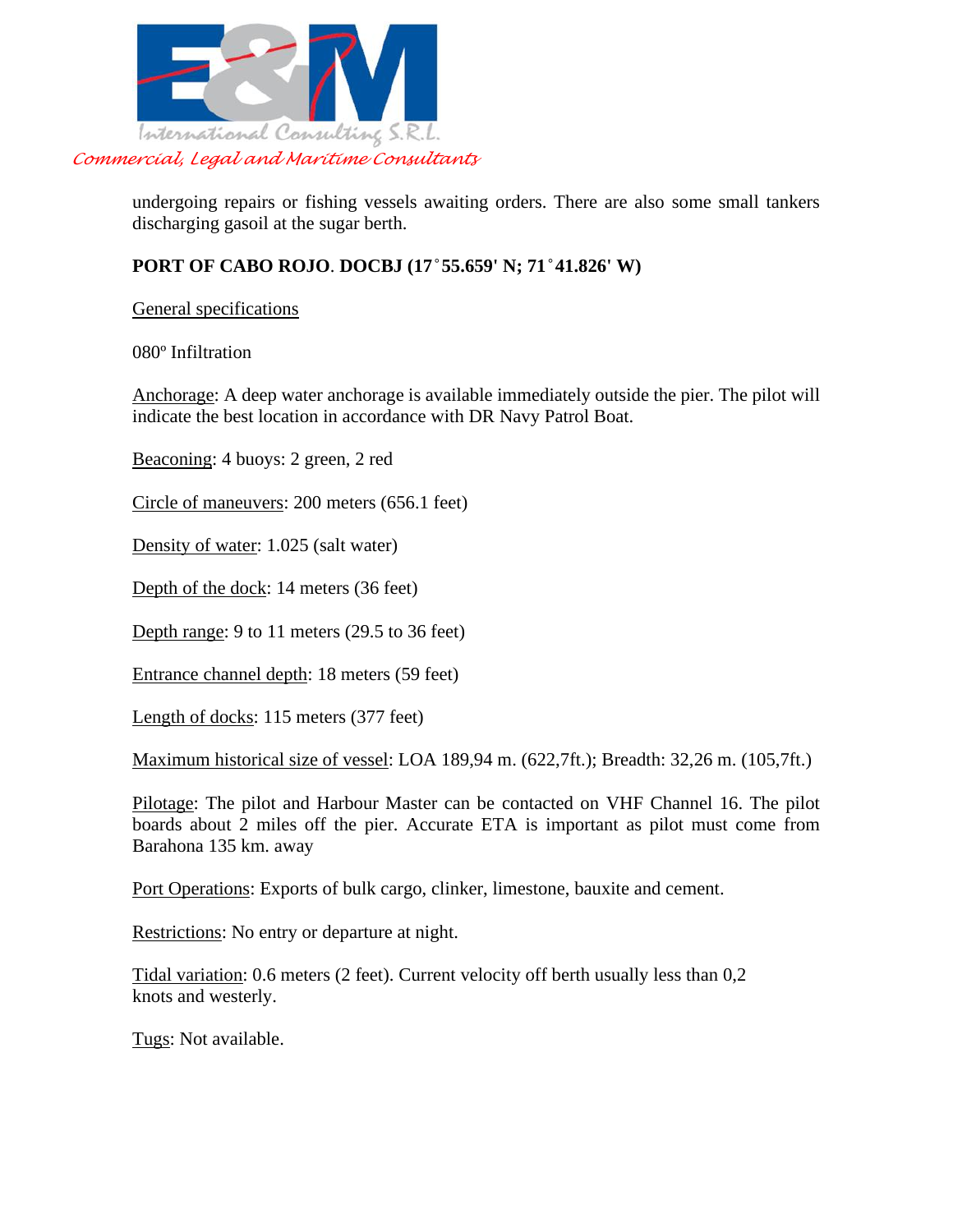

The port of Cabo Rojo is aggregates and limestone products exports; it is located near the Pedernales River, on Haitian border, in the Southwest corner of the Dominican Republic. These port facilities have been used also for project cargoes handling.

Berth is about 100 m, long and the apron is about 8 m, wide. There are two mooring dolphins which allow vessels of up to 210 m. (700 ft.) LOA to dock safely alongside.

# **PORT OF MANZANILLO**. **DOMAN (19 ̊43' N; 71 ̊45' W)**

General specifications

Anchorage: Excellent anchorage available in Manzanillo Bay to the East of dock in about 20 fathoms of water.

Berths: Manzanillo has only one steel and concrete finger pier about 230m (750ft) long by 27m (88ft) wide.

A Mooring bouy is located 90m linear of the ends (North) of the finger pier. The dock allows 140 meters of the vessel inside with 9.1m depth on forward and the rest of the vessel stay out with the stern line on the mooring bouy where there are depths of 12.5m.

Both sides of the pier may under normal circumstances be used for docking. The pier was originally designed for a maximum unit load of 15 tons.

Circle of maneuvers: 600 meters (1968.6 feet)

Density of water: Salt water.

Depth range: 8.8 meters to 12.6 meters (28.8 to 41.3 feet)

Docks: 2

Entrance channel depth: 16 meters (52.5 feet)

Equipment available: Forklifts and pallet jacks for loading palletized fruits.

Length of docks: 227.7 meters (747 feet)

Lighthouse: Metal tower, Red lantern. Flashes 1 on / 2 off

Maximum size of vessel: LOA 600 ft; BEAM 120 ft.

Pilotage: Pilot and Harbour Master's office can be contacted on VHF Channel 16.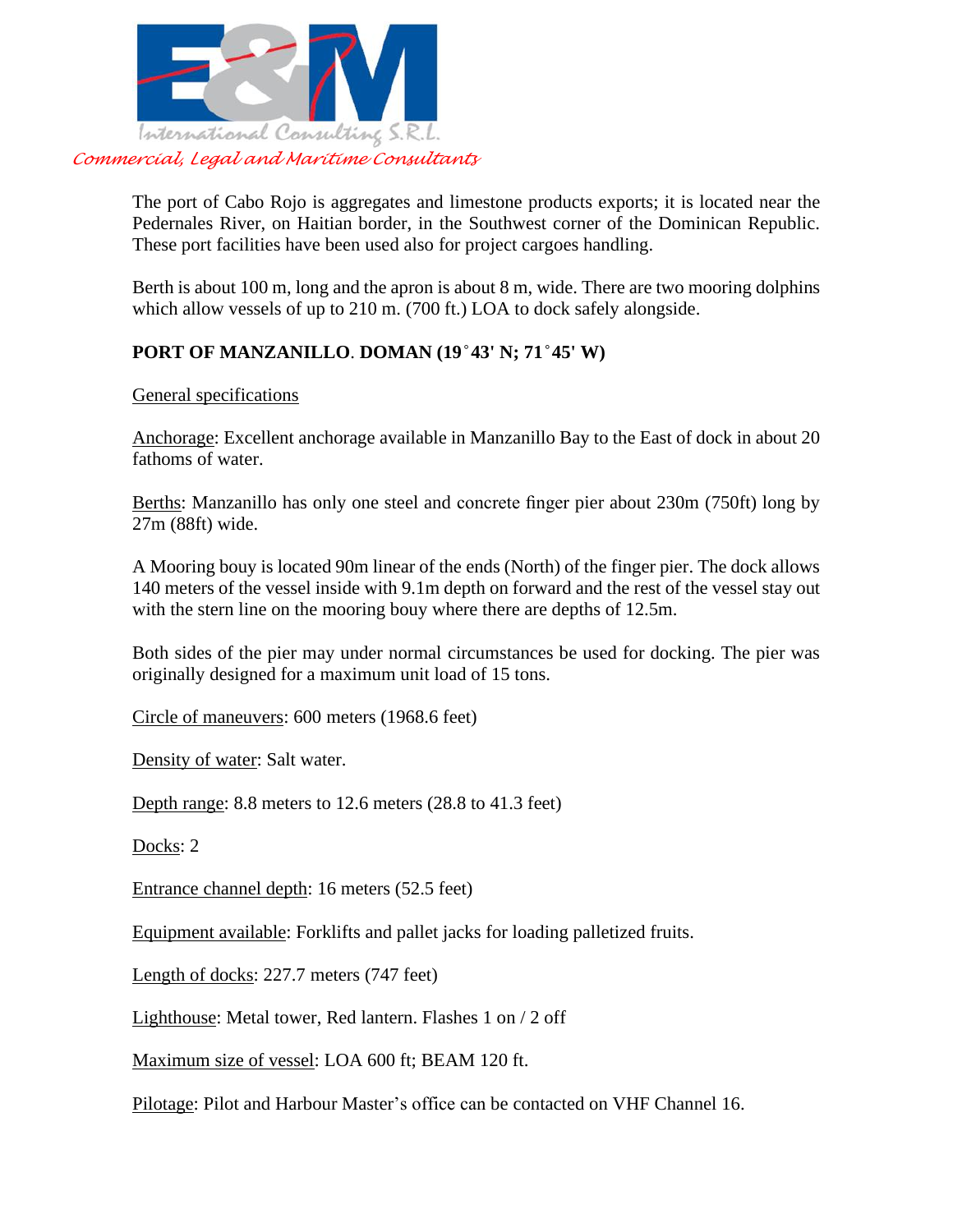

Port operations: Export: Refrigerated containers (bananas and small fruits). Import: General cargo and loose cargo (clinker and coal).

Restrictions: No entry or departure at night.

Storage facilities: The banana company has its own facilities for packing and storing fruit ready for shipment, but there is no shed or warehouse at the port.

Tidal variation: 0.75 meters

Tugs: None available.

Manzanillo was built by an American banana exporting company in the 1950's, later was abandoned many years ago. The pier has undergone extensive repairs, completed in 1994. This port has about 2 weekly sailings for export of fresh fruit, mainly bananas. Occasionally vessels discharge bulk cargoes, mainly coal and pet coke.

#### **PORT OF PUERTO PLATA**. **DOPOP (19 ̊10.241' N; 69 ̊41.494' W)**

General specifications

202° Infiltration

Beaconing: 5 buoys: 2 green, 2 red, 1 landfall

Circle of maneuvers: 400 meters (1312.8 feet)

Density of water: Salt water.

Depth of the dock: 10.5 meters (34.4 feet)

Depth range: From 5 to 9.1 meters (16.4 to 29.8 feet)

Docks: 2

Entrance channel depth: 12 meters (39.4 feet)

Equipment available: Forklifts of various capacities are available for the handling of general cargoes. For the handling of bulk cargoes, there are hoppers, grab buckets and pay loaders, and the ship's gear must be used always.

Length of Piers: New Pier: 291.3 meters (955 feet); Old Pier: 152.8 meters (501 feet)